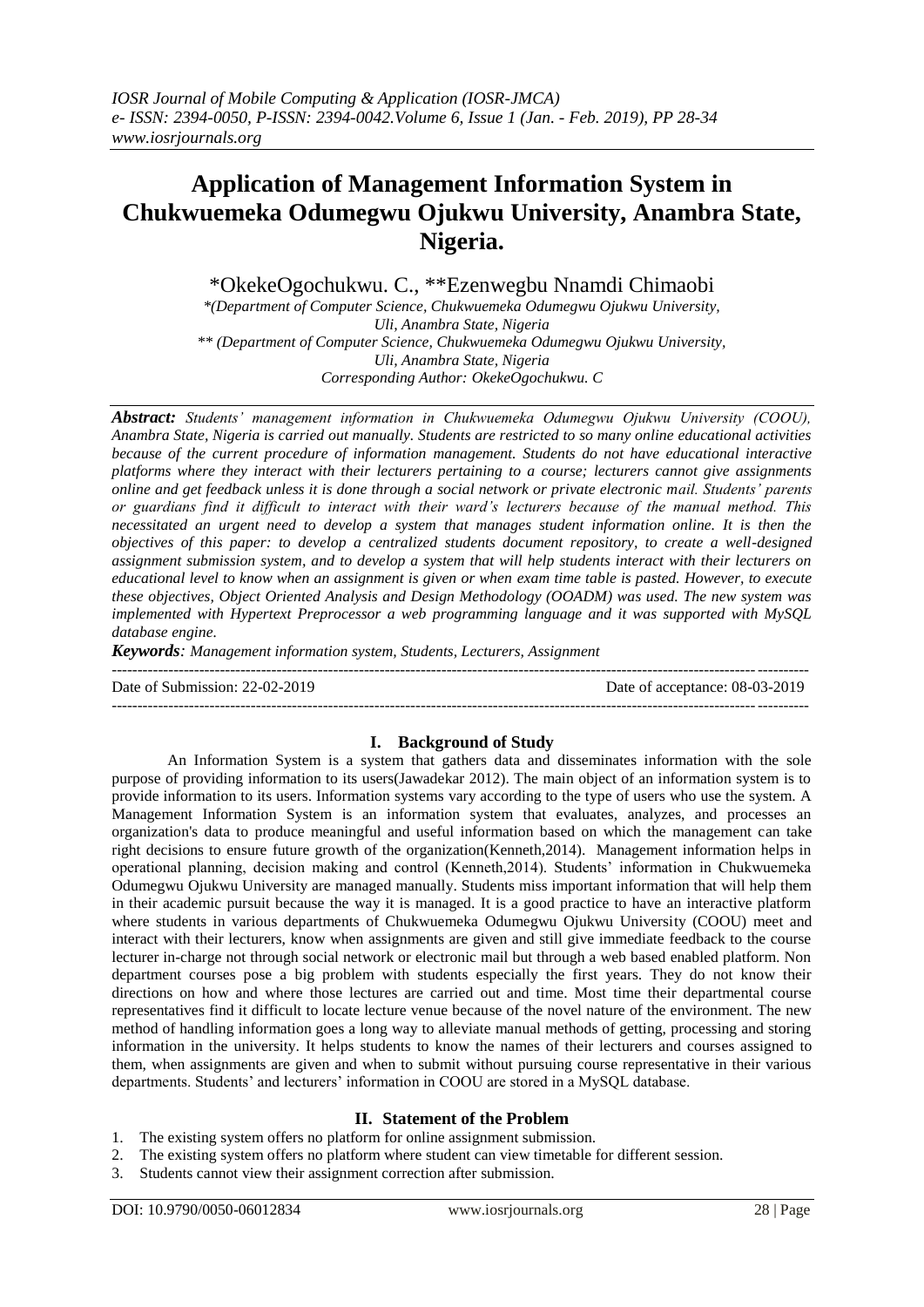4. There is no interactive place for parents or guardians to discuss with lecturers about their wards

# **III. Aim and Objectives of the Study**

The main aim of this paper is to apply management information system in Chukwuemeka Odumegwu Ojukwu University, Anambra State, Nigeria.

The objectives are as follows:

- 1. To develop a student management system.
- 2. To develop a centralized students' document repository.
- 3. To develop a well-designed assignment submission system.
- 4. To develop a system that will help students interact with their lecturer on academic levels.

## **Importance ofthe Study**

This paperhelps in strategic planning, in resource allocation, in cost effectiveness analysis and in planning personnel requirements.

## **Review of Related Literatures**

This chapter reviews the existing literature pertaining management information system in an organizational set up. Pettigrew (2012) undertook a major series of early studies into industrial change. His studies focused upon aspects of change within large multinational organizations, which mirror educational systems in some respects. He identified at an early stage how existing attitudes could shape internal change, and how interest groups needed to be managed. Above all, perhaps, his concept of 'the mobilization of support' was central, and is as pertinent now as it was then. In 2009, Peters looked at implications of change for managers, and, as a consequence, the impacts that managers should consider when change is a necessity or a desirable action. He was concerned with the concept of the potential for rapid innovation within companies, and the need to consider failure as a reasonable and useful element within the entire realm of processes of change.Morgan (2006). Morgan looked at the ways in which organizations can be managed, and the implications that this has for a developing, continuing or changing practice. His work looked at the industrial and commercial fields, and showed that there was a need for those managing change to consider the overall approaches that can be undertaken at an organizational level. In2000, Browning offered what might be considered a realistic viewpoint on commercial change. He argued that change for individuals was not easy, and that change for groups or organizations were even more difficult. However, he argued further that the need for change was certain, and that therefore the control of change must be a major consideration for all organizations. He argued that those who had some control over processes of change would be more successful than those who did not.

Furthermore, Carnall in 2000, identified an important series of effects on working practices that individuals move through when they experience change. He noted that individuals go through a series of five stages – shock, denial, testing, owning, and implementing. Carnall showed that effectiveness can be affected by change, and that some lowering of effectiveness should be anticipated at the early stages before the positive outcomes of change from later stages emerge. He showed that the stages individuals work through need to be managed from both an individual and a group point of view. Mevarech (1997) also showed this effect in an educational context, and argued that the lowering of effectiveness at early stages could halt the emergence of higher level outcomes at later stages. Davies 2001, pointed to the need to consider how to manage a wide range of different attitudes in change situations. She identified the need for school managers to consider a range of attitudes - threat, anxiety, inadequacy, and antagonism as major negative effects. However, she did not from her studies look at the needs and implications for managing positive attitudes in change situations – it can be just as hard to manage enthusiasm, commitment and endeavor when resources and access to those resources are limited, for example.Rogers (2005), undertook an important early study on the effects that change has upon the time for its implementation. His work indicated a long time need of some 25 years to introduce change effectively into practice. Other later studies (Passey, et al., 2000) have pointed to the fact that ICT implementation in schools is now happening over shorter time intervals. However, the fact that technological change can happen more rapidly than an integration of ICT into practice means that the development of uses of ICT into practice need to be managed all the more.

Moreover, Information systems support not only information process but also innovations (Bellum, 2003). As being adaptable to changes, these systems are helpful to cope with the demands for change. Therefore, school management information systems improve the adaptation of the school to the environment. They enable the school to comprehend and define inner and outer information transfer. Thereby, school management both meets the demands and expectations of its inner (Lecturer, student) and outer members; and ensures that school activities are arranged accurately and on time (Pegler, 2002). Introduction of school management information systems to schools have caused significant changes in roles and working styles of managers (Telem, 2009). School management information systems have changed school management in the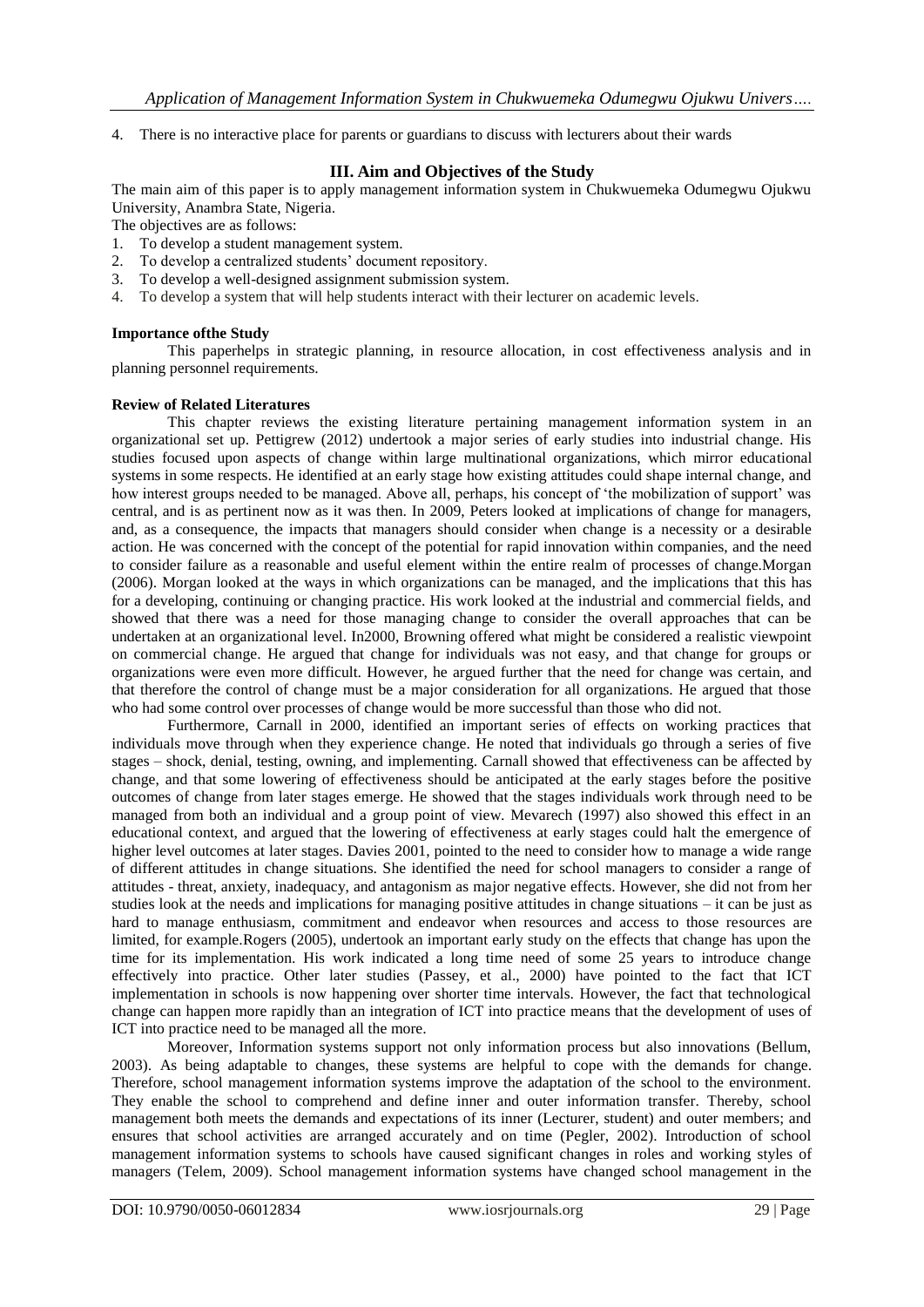areas of leadership, decision making, workload, human resource management, communication, responsibility and planning (Arnold, 2008). Strategically school management information systems help the manager in determining the aims of the school, making long term plans, distributing resources, and forming educational methods of future, determining performances of teachers and success of the school (Telem, 2009). In this way, school management information systems can also be used as a tool to initiate and use educational leadership of the manager (Telem, 2009).

Moreover, School management information systems provide information and various reports from the database in order to make decisions in line with the aims of the school and facilitate controlling of the activities to achieve the aims (Telem, 2009). Information technology helps the manager to access, manage and report the information quickly and easily. While telecommunication nets provide the manager with wide resources of information that can be used in problem solving, written communication has been grown richer by means of word processors and e-mails (Anderson, etal 2005). As we can see information systems have changed the roles of school managers (Pegler, 1992) and have changed their methods of working (Christopher, 2003). One of these is to develop a database that includes information on student registration and family, discontinuity, grades, staff and classes, and course information. These are just a step of school information systems. Other parts of information systems are management of school library, finance, fixtures, school schedule planning, standard reports sent to higher levels of school administration, etc. Researches in various countries confirm that school management information systems increase organizational and managerial effectiveness. After studies done with American school managers, Hedberg,etal (1992) stated that efficiency has increased in decision making at schools where school management information systems are used. In his study where Gurr (2000) examined effects of school management information systems on working of primary school managers in Australia, managers stated that use of school management information systems has introduced them information technologies and the facilities, lessened their workload and made management process more efficient, helped them use time more efficiently, made teachers feel themselves more important, made them and the teachers wish to improve themselves more, made important changes in education and teaching, and increased the quality of inschool communication. However in literature there are researches that show that school managers had problems in using school management information systems. For example,Visscher, etal (2009) in their study with 195 managers and teachers working in 63 high schools in Holland found out that school management information systems were mostly used in routine works and managers and lecturers did not have sufficient education on the system. Managers and lecturersindicated that while school management information systems had positive effects on evaluation of efficiency of the school, development of using sources, quality of educational programming and inschool communication, it increased their workload and caused stress. The research indicated that this stress is reduced in schools where education is sufficiently given on the system and where innovation is clearly stated as a vision. In addition, it was found that the staff that used the system had higher motivation, was keen to take more education, and adopted the vision of the school more. In the research where Warren (2008) examined the effects of information systems on educational decision making, he found out that school managers have not taken sufficient education on efficient use of the information technologies.

## **Analysis of the Present System**

The present system carries out most of the students' information processing manually. Students get their assignments from their course lecturers and submit manually. School time table is generated in the same way. There is no interactive platform where students, parents, guardians and lecturers meet and discuss educational problems pertaining to their wards sent to school. The system does not remind student to check for their result when available. The system has no central database where the details of all the student in the school are stored and retrieved.

#### **Analysis of the Proposed System**

The proposed system uses a web based method to give assignments, submit assignments, obtain immediate feedback from the assignments, obtain time table needed for a particular event in the school and also has a platform where students' parents and guardians interact with lecturers to know the general academic performance and other vital information needed in their academic pursuit. The proposed has a central database where all the students and lecturers' details are stored using MySQL. Students and parents can access their students' details from anywhere through the help of internet. The proposed system has a notification capability where the students or parents receive a notification of the available message online.

#### **Input Documents Analysis**

The output of the proposed system is determined by the input to the system. The proposed system accepts information from the keyboard, scanner, process it and output the report. The input to the system is as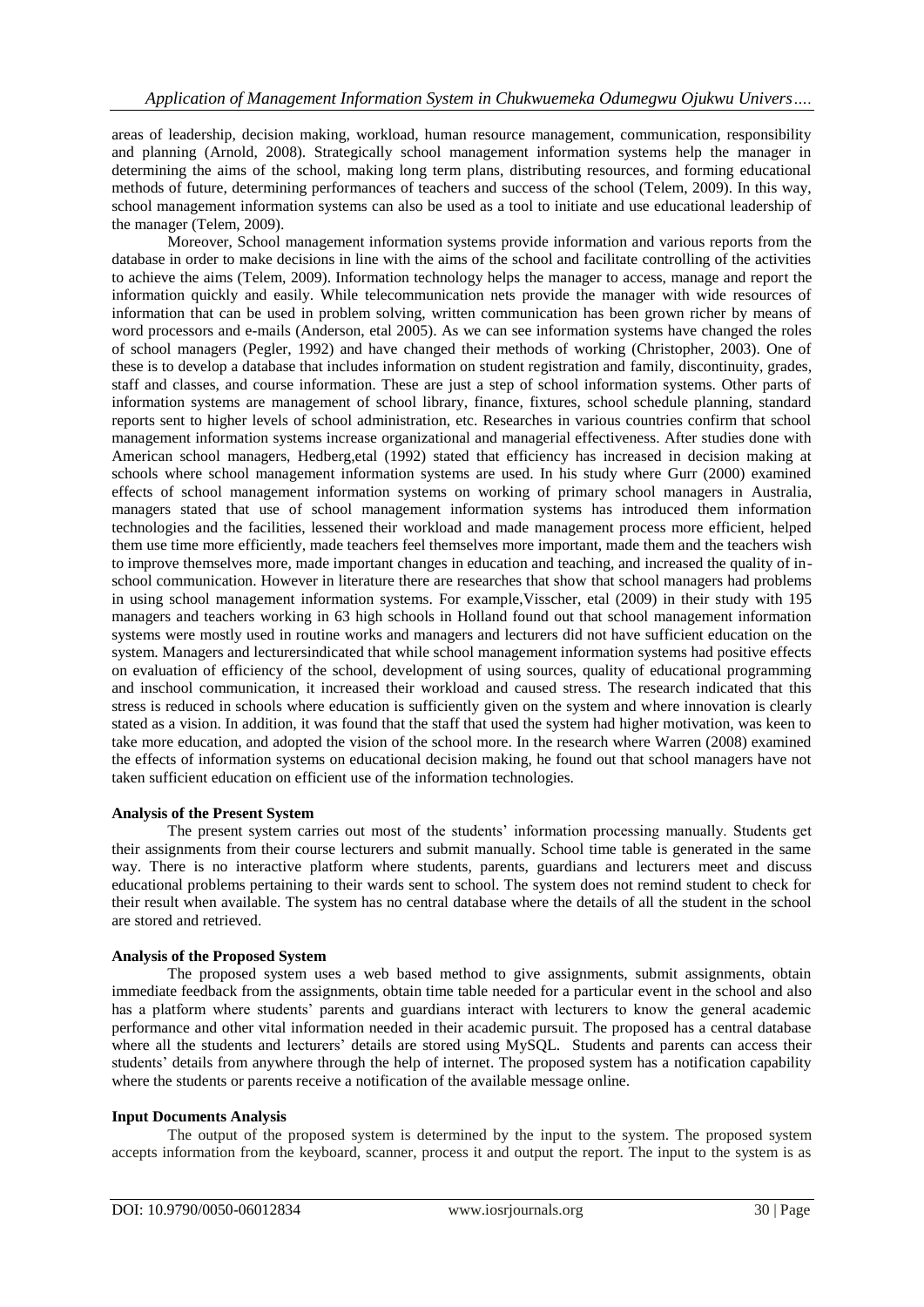follow: Request for Adding course, Request for registering a lecturer, Request Section Registration, Request Course registration and Request User registration. Students and Lectures form

| $\mathbf{h}$ sections |               |            |
|-----------------------|---------------|------------|
|                       |               | Cancel add |
| Add section           |               |            |
| Section name *        | Section name  |            |
| Section Title*        | Section Title |            |
| Class <sup>*</sup>    |               | ٠          |
| Lecturer »            |               |            |
|                       |               |            |
| L                     | Add section   |            |

#### **Output Documents Analysis**

Once the inputs are collected, the obtained data are processed properly for effective use. The data/information processed is stored in the computer for subsequent use or output. These output includes the documentation generated after the processing of data/information supplied to the system. The outputs are: courses registered, Lecturers in charge of courses, Academic sessions, Students academic levels, Academic announcements, Confirmation message and Error message.

### **Information Flow Diagram of the proposed system**



**Fig 1Information and Product Flow Diagram**

#### **High Level Model of the Proposed System**



**Fig 2 High Level Model of the Proposed System**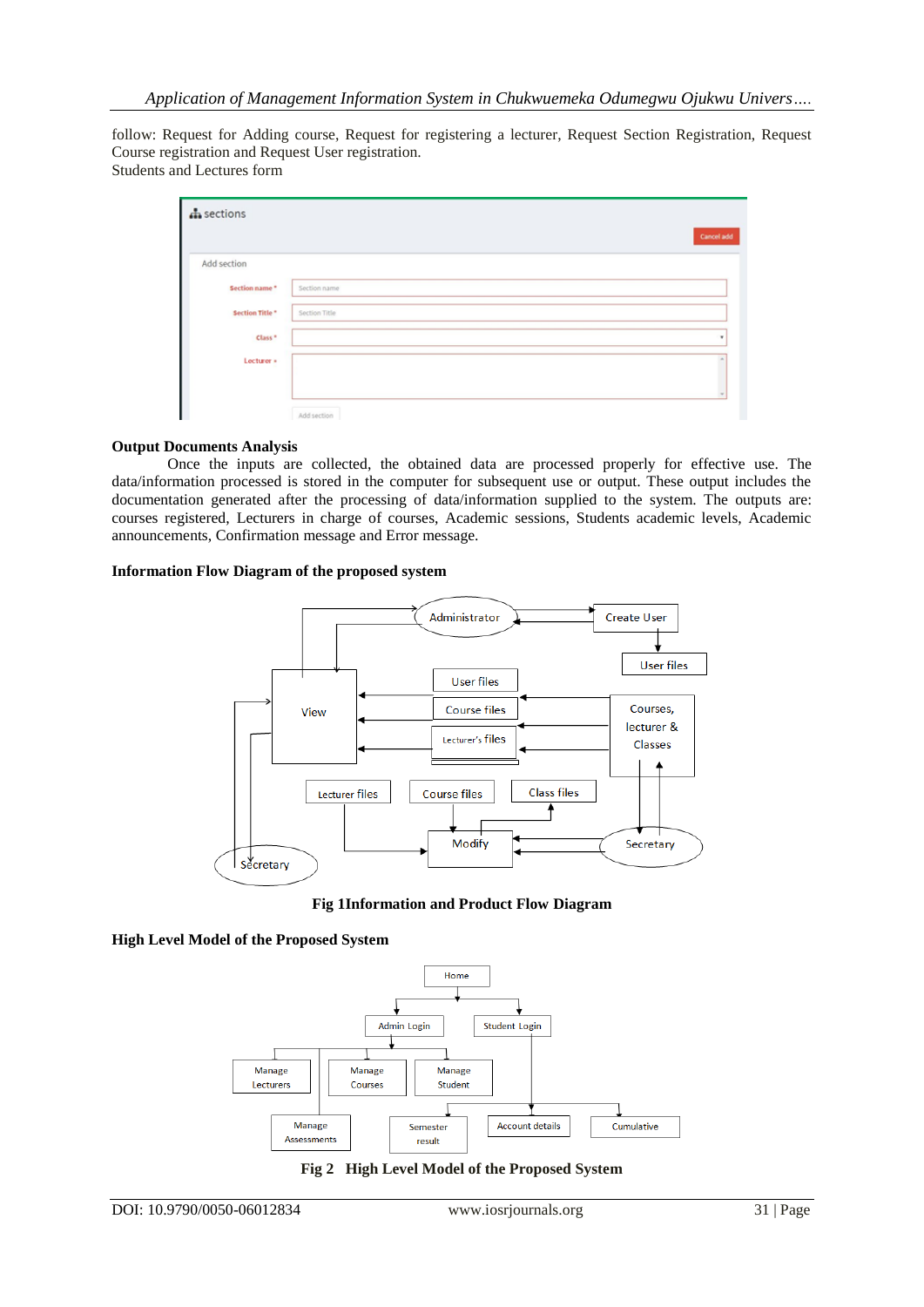## **IV. Results**

The output of this paper is a web based system that automates students' information like assignments given, when to be submitted and immediate evaluation by the course lecture. Also an interactive platform where students' parents and guardian mix well their wards lecturer.

| $Q_1$ dashboard        |              |                                                                     |                      | ⊙ Assign English Language a class |                       |         |                           |
|------------------------|--------------|---------------------------------------------------------------------|----------------------|-----------------------------------|-----------------------|---------|---------------------------|
| 발 student              | $\mathbf{p}$ |                                                                     |                      |                                   |                       |         |                           |
| <b>It</b> , teacher    |              | = Class List                                                        |                      |                                   |                       |         |                           |
| 1 Parents              |              |                                                                     |                      | 10 - perpage                      |                       |         | Search:                   |
| $h$ dass               | $\mathbb{R}$ | $\mathbf{r}$ $\sim$                                                 |                      | Class Name                        | Current Tutor         | Options |                           |
| Q <sub>2</sub> Courses | $\mathbf{p}$ |                                                                     |                      |                                   |                       |         |                           |
| C: Manage Assessments  | $\geq$       | т.                                                                  | ×                    | <b>JSS1</b>                       | Elone Olum            | None    | ٠                         |
| as Message             |              | $\mathbf{2}$                                                        | ×                    | \$82                              | Victor City Man Amobi | None    | ٠                         |
| $Q$ settings           | $\mathbb{R}$ | $\overline{3}$                                                      | ×                    | \$83                              | Victor City Man Amobi | None    | ٠                         |
| account                |              |                                                                     |                      |                                   |                       |         |                           |
|                        |              | $\Delta$                                                            | $\qquad \qquad \Box$ | Kindergaten                       | No Teacher assigned   | None    | ٠                         |
|                        |              | 5                                                                   | ×                    | ,382                              | <b>Jack Gabriel</b>   | None    | $\sim$                    |
|                        |              | 6                                                                   | ×                    | \$91                              | Eltene Olum           | None    | $\mathbf{v}$              |
|                        |              |                                                                     |                      | Showing 1 to 6 of 6 entries       |                       |         | $\mathcal{A}=\mathcal{A}$ |
|                        |              |                                                                     |                      |                                   |                       |         |                           |
|                        |              | @ 2016 dimconnect School management system. Developed by dimconnect |                      |                                   |                       |         |                           |

| Sign in<br>χ<br>Username / E-mail<br>Password<br>Sign in<br>Remember me<br><b>Semesters</b><br><b>Restore Password</b> | Chukwuemeka Odumegwu Ojukwu<br><b>University</b> |  |
|------------------------------------------------------------------------------------------------------------------------|--------------------------------------------------|--|
|                                                                                                                        |                                                  |  |
|                                                                                                                        |                                                  |  |
|                                                                                                                        |                                                  |  |
|                                                                                                                        |                                                  |  |
|                                                                                                                        |                                                  |  |
|                                                                                                                        |                                                  |  |
|                                                                                                                        | Register a new membership                        |  |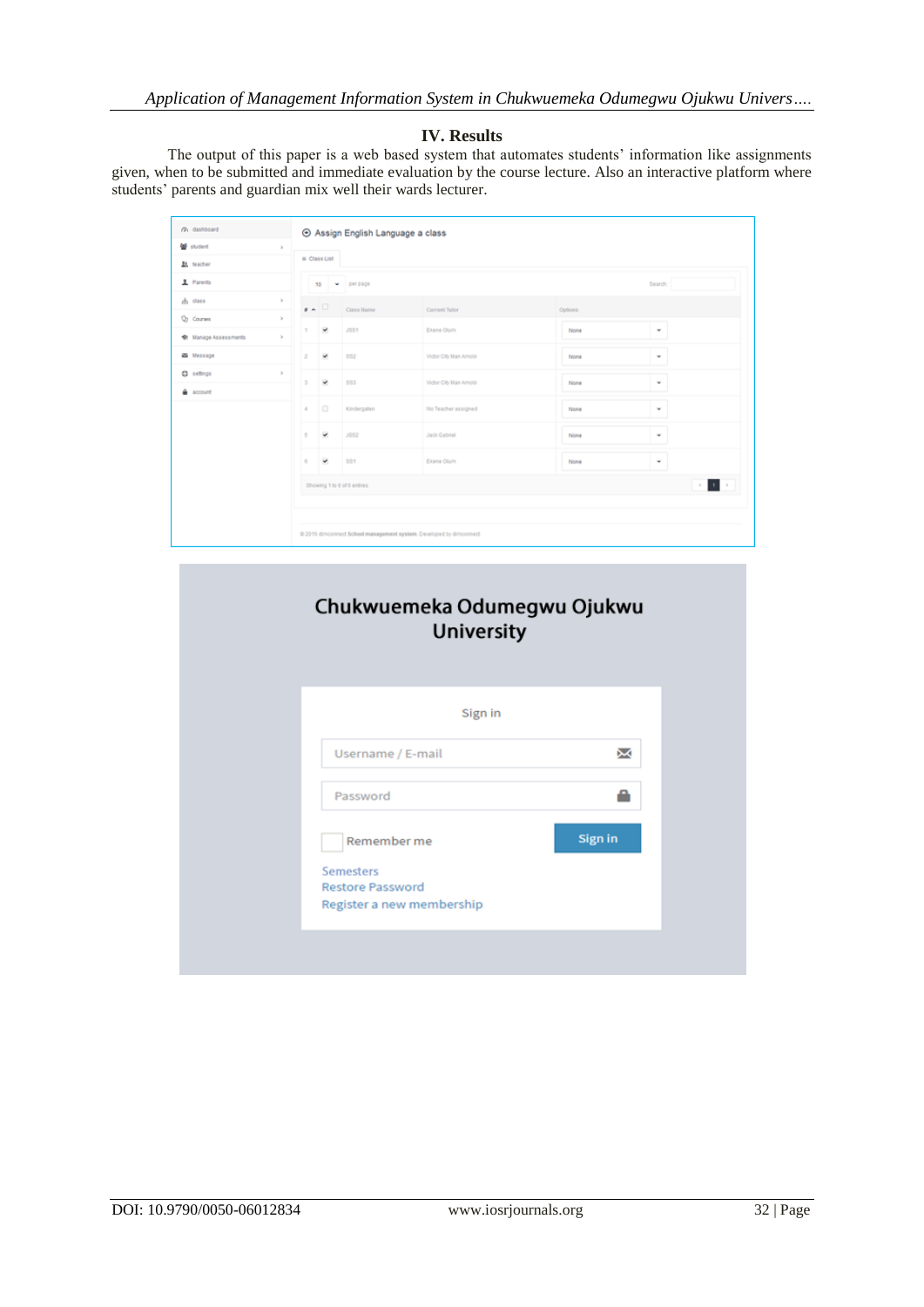| <b>@</b> Dashboard  |                                                                                      |                                 |                                                    |
|---------------------|--------------------------------------------------------------------------------------|---------------------------------|----------------------------------------------------|
|                     | 1<br><b>Classes</b>                                                                  | $\bf{1}$<br><b>Students</b>     | $\mathbf{1}$<br>$\ddot{\mathbf{q}}_0$<br>Lecturers |
|                     | <b>▼</b> Student's leaderboard                                                       | <b>全</b> Lecturer's leaderboard |                                                    |
|                     |                                                                                      |                                 |                                                    |
| O News & Events     | University Wide Quiz                                                                 |                                 |                                                    |
|                     | SUG Week                                                                             |                                 |                                                    |
| Quick links         |                                                                                      |                                 |                                                    |
|                     |                                                                                      |                                 |                                                    |
|                     | Add Schedule<br>E Classes S                                                          | $\sin 2.5$<br>$\!\times\!$      | Optimum Linkup<br>$\Box$<br>$\Theta$ Logs          |
|                     | Subject <sup>*</sup>                                                                 | $^\star$                        | Print Retur                                        |
|                     | Day*<br>Monday<br><b>Edit Class Sch</b>                                              | $^\mathrm{v}$                   |                                                    |
|                     | <b>Start Time</b><br>$\pmb{\mathrm{v}}$<br>$\overline{\phantom{a}}$<br>Day<br>Sunday |                                 | Add                                                |
|                     | $^\star$<br>End Time <sup>*</sup><br>$^\star$<br>Monday<br>Add Schedule              |                                 | $\pm$<br>$\pm$                                     |
|                     | Tuesday                                                                              |                                 | $\overline{\phantom{a}}$                           |
|                     | Wednesday                                                                            |                                 | Ξ                                                  |
|                     | Thurusday                                                                            |                                 | Ξ                                                  |
|                     | Friday                                                                               |                                 |                                                    |
|                     | <b>E Classes Schedule</b>                                                            |                                 |                                                    |
|                     |                                                                                      |                                 | Print<br>Return                                    |
| Edit Class Schedule |                                                                                      |                                 |                                                    |
| Day                 | <b>Class Schedule</b>                                                                |                                 | Add                                                |
| Sunday              |                                                                                      |                                 | $\pm$                                              |
| Monday              |                                                                                      |                                 | $\ddot{\bullet}$                                   |
| Tuesday             |                                                                                      |                                 | $\frac{1}{\sqrt{2}}$                               |
| Wednesday           |                                                                                      |                                 | $\begin{array}{c} \bullet \end{array}$             |
| Thurusday           |                                                                                      |                                 | $\frac{+}{+}$                                      |
| Friday              |                                                                                      |                                 |                                                    |
| Saturday            |                                                                                      |                                 | $\ddot{\bullet}$<br>Activate Windows               |

### **V. Summary**

Management information system helps in analyzing, managing and making good decision in any sector. Effective organizing of students' concerned information in Chukwuemeka Odumegwu Ojukwu was handle in this paper. Information were stored in a MySQL database. It was also implemented with hypertext preprocessor, a web programming language and this was supported with object oriented analysis and design methodology. Since lecturers give immediate feedback to students' assignments when submitted, it minimizes fraud.The electronic marking of student assignments will save time, efforts and energy aswell as expenses.

## **VI. Conclusion**

Applying Students management System in COOU can reduce time and effort required in the process of management students' information, also the need for a large number of staff to carry out the functions of the system, where the management of this system needs to only one employee, furthermore it will help the administration of the university to speed decision-making, where this system has made it possible for the administration of the university to use real-time data when making decisions, which flows into the benefit of the university.